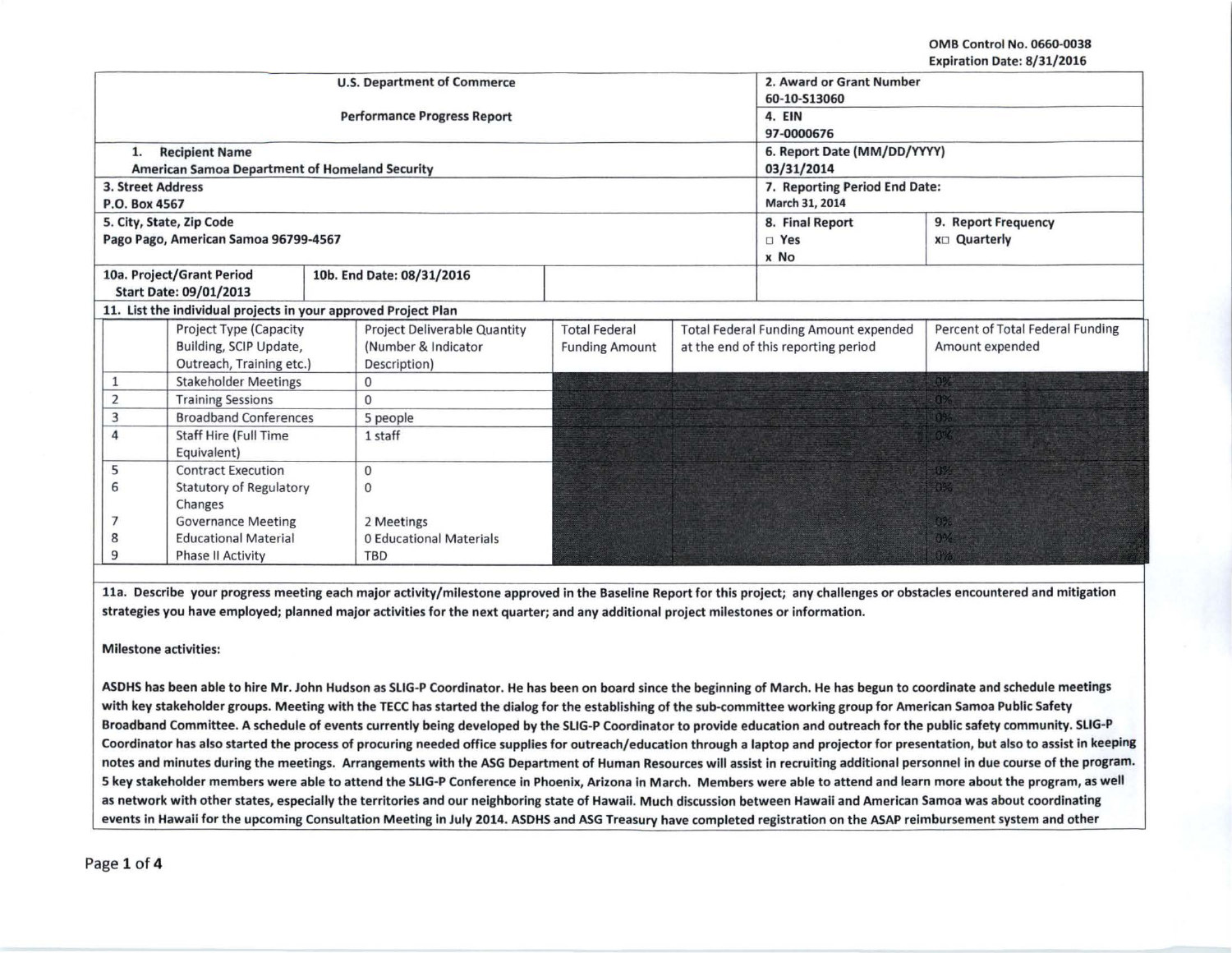administrative requirements have been resolved. Future reimbursements should not be problematic with ASDHS and ASG Treasury.

11b. If the project team anticipates requesting any changes to the approved Baseline Report in the next quarter, describe those below. Note that any substantive changes to the Baseline Report must be approved by the Department of Commerce before implementation.

llc. Provide any other information that would be useful to NTIA as it assesses this project's progress.

The issue resolution this quarter has been focused on getting the SLIG-Program established through our finance section and getting the necessary paperwork completed to meet requirements in order for local government requirements are met along with registration of the SAM so that we can begin the sourcing of personnel. Initial discussion and planning have taken place, but the program coordinator will be required in order to proceed further with activities and plans that are currently being discussed for outreach and governance meetings.

lld. Describe any success stories or best practices you have identif ied. Please be as specific as possible. None at this time.

12. Personnel

12a. If the project is not fully staffed, describe how any lack of staffing may impact the project's time line and when the project will be fully staffed.

12b. Staffing Table

| Job Title                                                                                                                             |                     | FTE <sub>%</sub>                                                                                                                                       |                                                                                                                                                        | <b>Project(s) Assigned</b>                                                                                 |              |     |                      |                       |                        |  |  |
|---------------------------------------------------------------------------------------------------------------------------------------|---------------------|--------------------------------------------------------------------------------------------------------------------------------------------------------|--------------------------------------------------------------------------------------------------------------------------------------------------------|------------------------------------------------------------------------------------------------------------|--------------|-----|----------------------|-----------------------|------------------------|--|--|
| <b>SWIC</b><br>.5                                                                                                                     |                     |                                                                                                                                                        |                                                                                                                                                        | Provide additional oversight and incorporation into the State Interoperability Plan.                       |              |     |                      |                       |                        |  |  |
| <b>SLIG-Program Coordinator</b><br>1.0                                                                                                |                     |                                                                                                                                                        |                                                                                                                                                        | Provide administrative oversight of project for grants management, governance, and<br>Outreach activities. |              |     |                      |                       |                        |  |  |
| Technical/Administrative Support Staff<br>1.0                                                                                         |                     |                                                                                                                                                        | Provide support role in assisting in coordination of all SLIG-P activities and performing<br>the leg-work for all the activities proposed in the plan. |                                                                                                            |              |     |                      |                       |                        |  |  |
| Technical/Administrative Support Staff                                                                                                | 1.0                 | Provide support role in assisting in coordination of all SLIG-P activities and performing<br>the leg-work for all the activities proposed in the plan. |                                                                                                                                                        |                                                                                                            |              |     |                      |                       |                        |  |  |
| 13. Subcontracts (Vendors and/or Subrecipients)-NONE                                                                                  |                     |                                                                                                                                                        |                                                                                                                                                        |                                                                                                            |              |     |                      |                       |                        |  |  |
| 13a. Subcontracts Table - Include all subcontractors. The totals from this table must equal the "Subcontracts Total" in Question 14f. |                     |                                                                                                                                                        |                                                                                                                                                        |                                                                                                            |              |     |                      |                       |                        |  |  |
| Name                                                                                                                                  | Subcontract Purpose | Type                                                                                                                                                   | RFP/RFQ                                                                                                                                                | Contract                                                                                                   | <b>Start</b> | End | <b>Total Federal</b> | <b>Total Matching</b> | Project and % Assigned |  |  |

Page 2 of 4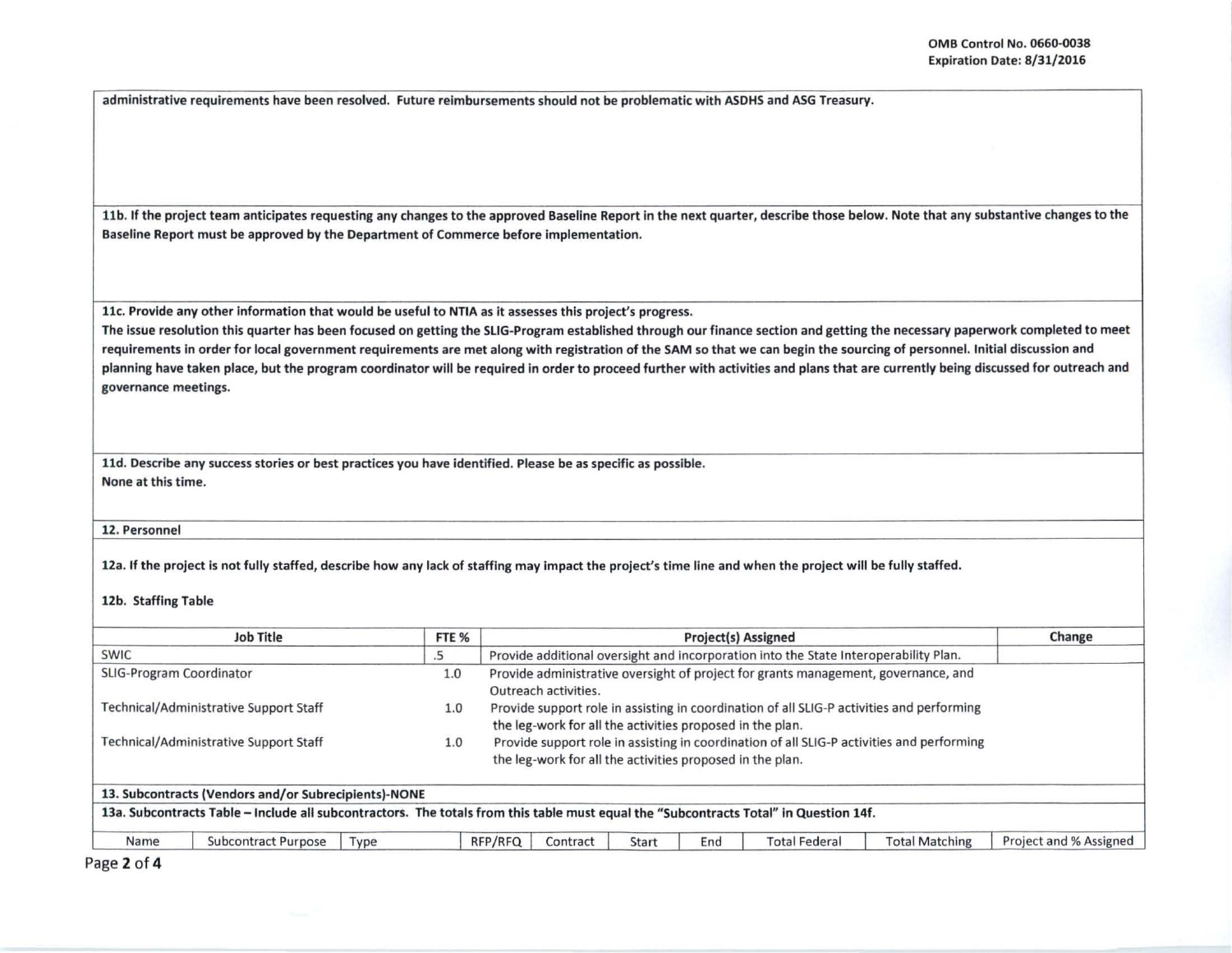|                                                                                                                                                                                                    |                                     | (Vendor/Subrec.)                      | Issued<br>(Y/N) | Executed<br>(Y/N)          | Date           | Date                                              | <b>Funds Allocated</b>                         | <b>Funds Allocated</b> |                          |  |  |
|----------------------------------------------------------------------------------------------------------------------------------------------------------------------------------------------------|-------------------------------------|---------------------------------------|-----------------|----------------------------|----------------|---------------------------------------------------|------------------------------------------------|------------------------|--------------------------|--|--|
| Remove Row<br>13b. Describe any challenges encountered with vendors and/or subrecipients.<br><b>NONE</b>                                                                                           |                                     |                                       |                 |                            |                |                                                   |                                                |                        |                          |  |  |
| 14. Budget Worksheet                                                                                                                                                                               |                                     |                                       |                 |                            |                |                                                   |                                                |                        |                          |  |  |
| Columns 2, 3 and 4 must match your current project budget for the entire award, which is the SF-424A on file.                                                                                      |                                     |                                       |                 |                            |                |                                                   |                                                |                        |                          |  |  |
| Only list matching funds that the Department of Commerce has already approved.                                                                                                                     |                                     |                                       |                 |                            |                |                                                   |                                                |                        |                          |  |  |
| Project Budget Element (1)                                                                                                                                                                         | <b>Federal Funds</b><br>Awarded (2) | <b>Approved Matching</b><br>Funds (3) |                 | <b>Total Budget</b><br>(4) |                | <b>Federal Funds</b><br>Expended (5)              | <b>Approved Matching Funds</b><br>Expended (6) |                        | Total Funds Expended (7) |  |  |
| a. Personnel Salaries                                                                                                                                                                              | 291,000                             | $\mathbf 0$                           |                 | 291,000                    |                | 4,985.75                                          | $\mathbf 0$                                    |                        | 4,985.75                 |  |  |
| b. Personnel Fringe Benefits                                                                                                                                                                       | 48,597                              | 0                                     |                 | 48,597                     |                | 836.71                                            | $\mathbf{0}$                                   |                        | 836.71                   |  |  |
| c. Travel                                                                                                                                                                                          | 54,981                              | $\mathbf{0}$                          |                 | 54,981                     |                | 12,678.24                                         | $\mathbf{0}$                                   |                        | 12,678.24                |  |  |
| d. Equipment                                                                                                                                                                                       | $\mathbf 0$                         | $\pmb{0}$                             |                 | $\mathbf{0}$               |                | 0                                                 | $\mathbf{0}$                                   |                        | 0                        |  |  |
| e. Materials/Supplies                                                                                                                                                                              | 15,175                              | $\mathbf 0$                           |                 | 15,175                     |                | $\mathbf 0$                                       | $\mathbf{O}$                                   |                        | 0                        |  |  |
| f. Subcontracts Total                                                                                                                                                                              | $\Omega$                            | $\mathbf{O}$                          |                 | $\Omega$                   |                | $\mathbf{0}$                                      | $\mathbf{0}$                                   |                        | $\Omega$                 |  |  |
| g. Other                                                                                                                                                                                           | 30,000                              | $\mathbf{0}$                          |                 | 30,000                     |                | $\mathbf{0}$                                      | $\mathbf{0}$                                   |                        | $\mathbf{O}$             |  |  |
| h. Indirect Costs                                                                                                                                                                                  | 63,177                              | $\mathbf 0$                           |                 | 63,177                     |                | $\Omega$                                          | $\mathbf{0}$                                   |                        | $\Omega$                 |  |  |
| i. Total Costs                                                                                                                                                                                     | 502,930                             | 0                                     |                 | 502,930                    |                | 18,500.70                                         | $\Omega$                                       |                        | 18,500.70                |  |  |
| i. % of Total                                                                                                                                                                                      | 100%                                | $\Omega$                              |                 | 100%                       |                | 4%                                                | $\Omega$                                       |                        | 4%                       |  |  |
| 15. Certification: I certify to the best of my knowledge and belief that this report is correct and complete for performance of activities for the purpose(s) set forth in the award<br>documents. |                                     |                                       |                 |                            |                |                                                   |                                                |                        |                          |  |  |
| 16a. Typed or printed name and title of Authorized Certifying Official                                                                                                                             |                                     |                                       |                 |                            |                | 16c. Telephone (area code, number, and extension) |                                                |                        |                          |  |  |
| JACINTA G. BROWN, ACTING DIRECTOR                                                                                                                                                                  |                                     |                                       |                 |                            | (684) 699-0411 |                                                   |                                                |                        |                          |  |  |
| AMERICAN SAMOA DEPARTMENT OF HOMELAND SECURITY                                                                                                                                                     |                                     |                                       |                 |                            |                | <b>16d. Email Address</b><br>j.brown@asdhs.as.gov |                                                |                        |                          |  |  |
|                                                                                                                                                                                                    |                                     |                                       |                 |                            |                | 16e. Date Report Submitted (month, day, year)     |                                                |                        |                          |  |  |
| 166. Signature of Authorized Certifying Official                                                                                                                                                   |                                     |                                       |                 |                            |                | 06/03/2014                                        |                                                |                        |                          |  |  |

According to the Paperwork Reduction Act. as amended, no persons are required to respond to a collection of information unless it displays a currently valid OMS control number. Public reporting burden for this collection of information is estimated to average 10 hours per response for the application process, including time for reviewing instructions, searching existing data